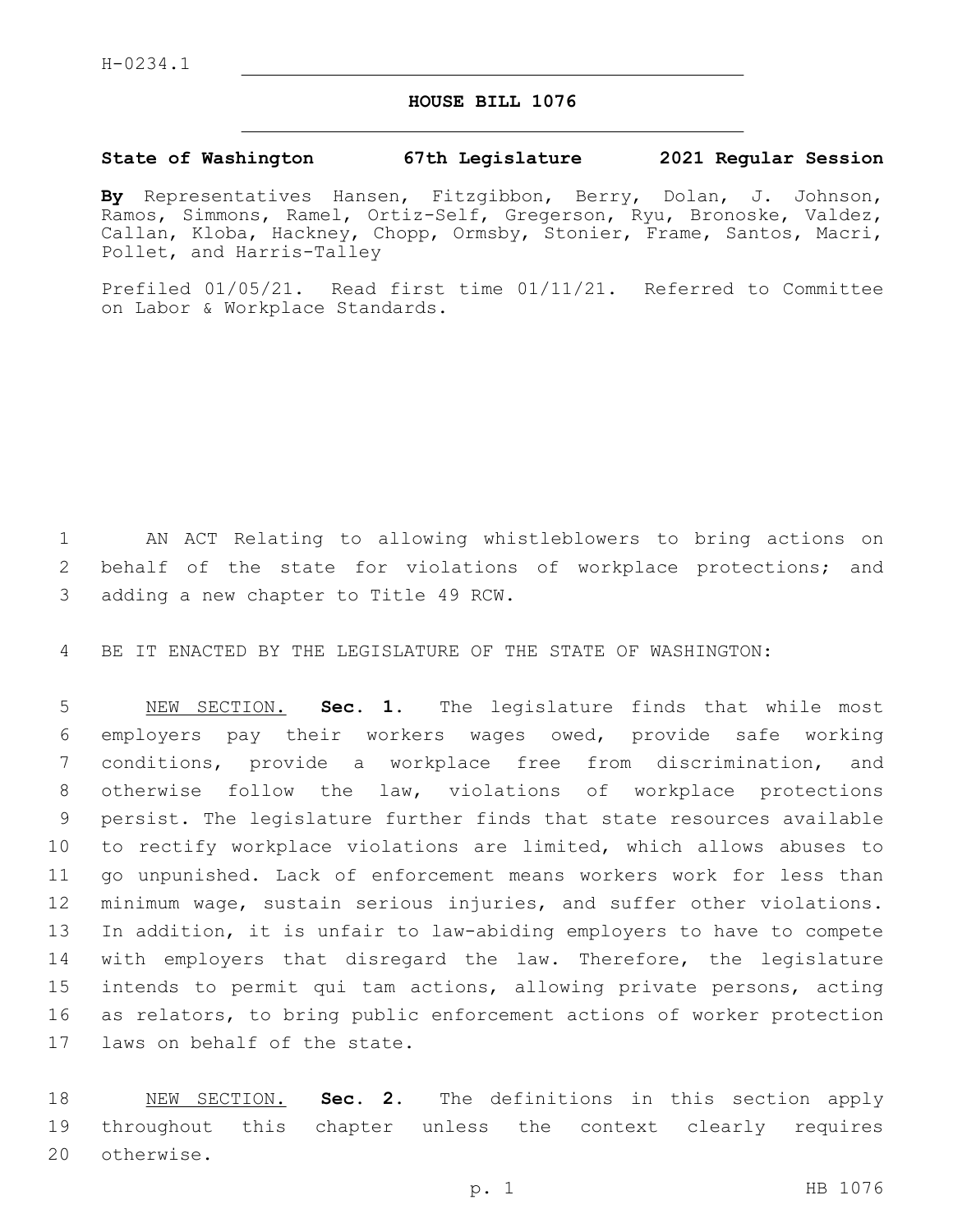(1) "Agency" means the department of labor and industries, except that for purposes of chapter 49.60 RCW "agency" means the Washington 3 state human rights commission.

 (2) "Aggrieved person" means a person against whom one or more violations of the provisions of this act was committed, and includes an individual who is asserting a claim that he or she is or was misclassified as an independent contractor in violation of the 8 provisions of law under section 4 of this act.

 (3) "Person" means any natural person, partnership, corporation, association, or other legal entity, including any local or political 11 subdivision of a state.

 (4) "Qui tam relator" or "relator" means an aggrieved person, whistleblower, or representative organization or local or political subdivision of a state designated under section 3(9) of this act, that brings a public enforcement action under section 3 of this act.

 (5) "Qui tam action" means an action brought by a relator under 17 section 3 of this act.

 (6) "Whistleblower" means a current or former employee, contractor, subcontractor, or employee of a contractor or subcontractor with knowledge of facts that the individual reasonably believes constitute a violation of the provisions of this act.

 NEW SECTION. **Sec. 3.** (1) A relator, on behalf of an agency and in the name of the agency, may bring a qui tam action in court for any relief the agency may pursue under the laws specified in section 25 4 of this act, including equitable relief, penalties, and any relief specified in rule. The granting of relief shall be subject to the 27 same conditions and limitations that apply to the agency, including any requirements for conference and conciliation and any conditions and limitations specified in rule, including penalty amounts. The action may allege multiple violations that have affected different employees aggrieved by the same employer. The relator must follow the procedures specified in section 5 of this act.

 (2) A relator that prevails in a qui tam action is entitled to an 34 award of reasonable attorneys' fees and costs.

 (3) No qui tam action may be brought if the agency, regarding the same facts as alleged in the qui tam action, issued a notice of 37 assessment, determination of compliance, or order, or otherwise 38 resolved the complaint.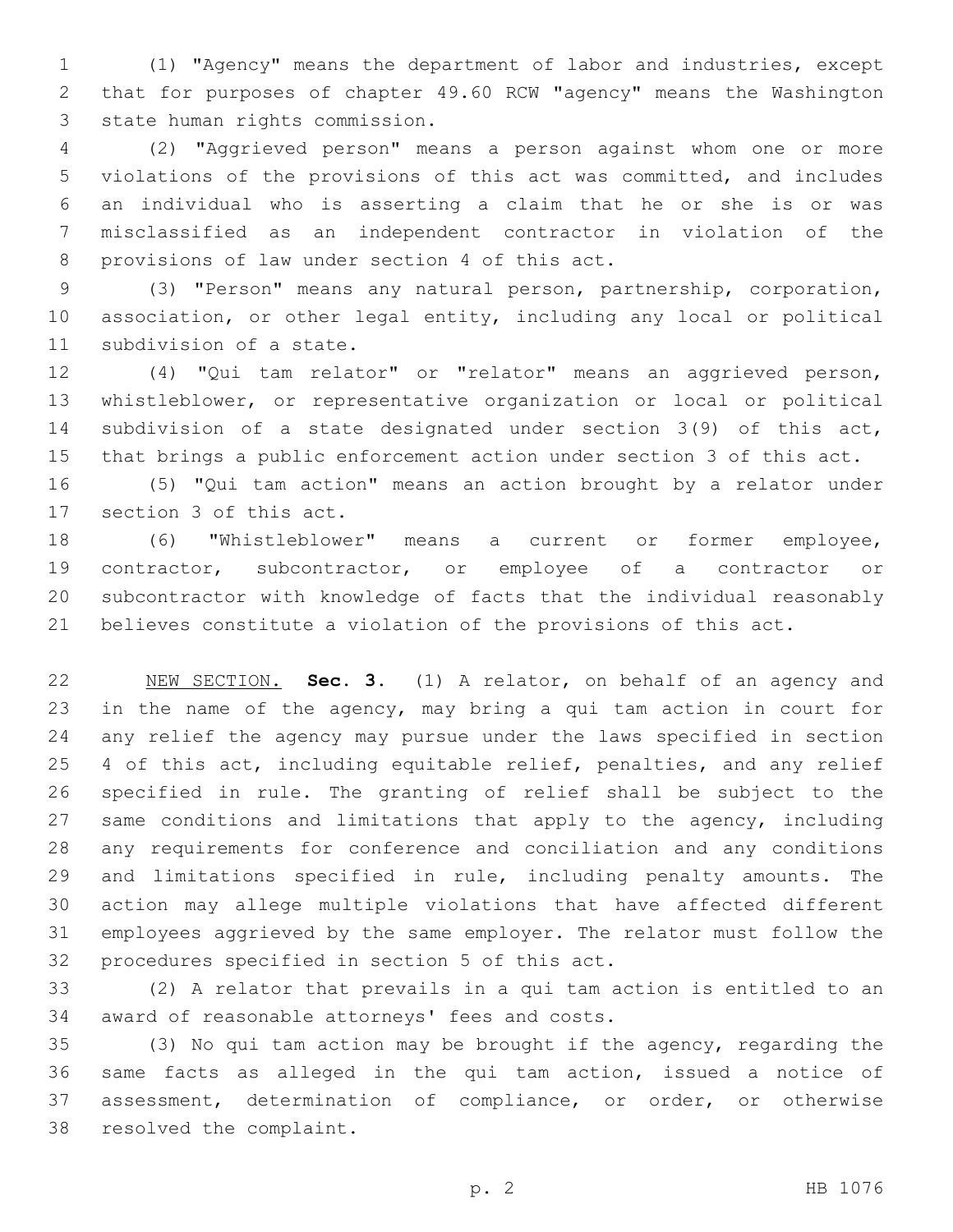(4) A qui tam action must be commenced within the same period of time that the agency would have to take action based on the same set of alleged facts. The statute of limitations for bringing a qui tam action is tolled from the date a relator files a notice with the agency or the date the agency commences an investigation.

 (5)(a) No qui tam action may be brought with respect to modifying, revoking, or suspending a license, variance, or permit; or for any violation of a posting, notice, agency reporting, or filing requirement, except where the filing or reporting requirement involves injury reporting or a safety or health violation.

 (b) Where an employer has voluntarily entered into consultation under RCW 49.17.250, no qui tam action may be brought with respect to any alleged violation included in the scope of the consultation. An employer who has been notified pursuant to section 5 of this act may not then enter into consultation under RCW 49.17.250 to avoid a qui 16 tam action.

 (6) The requirements of Rule 23 of the superior court rules of 18 civil procedure do not apply to a qui tam action.

 (7) The right to bring a qui tam action under this section may 20 not be impaired by any private agreement.

 (8) A qui tam action is a public action and does not preclude a cause of action by an individual or individuals or operate as an estoppel for relief based on the same set of alleged facts, except 24 that a court may not permit a double recovery.

 (9) An aggrieved person or whistleblower of the entity alleged to have violated a law enumerated in section 4 of this act may designate in writing a representative organization or local or political subdivision of a state to initiate a qui tam action on the person's 29 behalf.

 NEW SECTION. **Sec. 4.** A qui tam action may be brought to enforce the following laws:

(1) Chapter 49.46 RCW, known as the minimum wage act;

(2) Chapter 49.48 RCW, relating to the payment of wages;

(3) Chapter 49.52 RCW, relating to wage rebates;

 (4) RCW 49.28.130 through 49.28.150, relating to health care 36 facility employee overtime;

(5) Chapter 39.12 RCW, relating to prevailing wage;

(6) Chapter 49.40 RCW, relating to seasonal labor;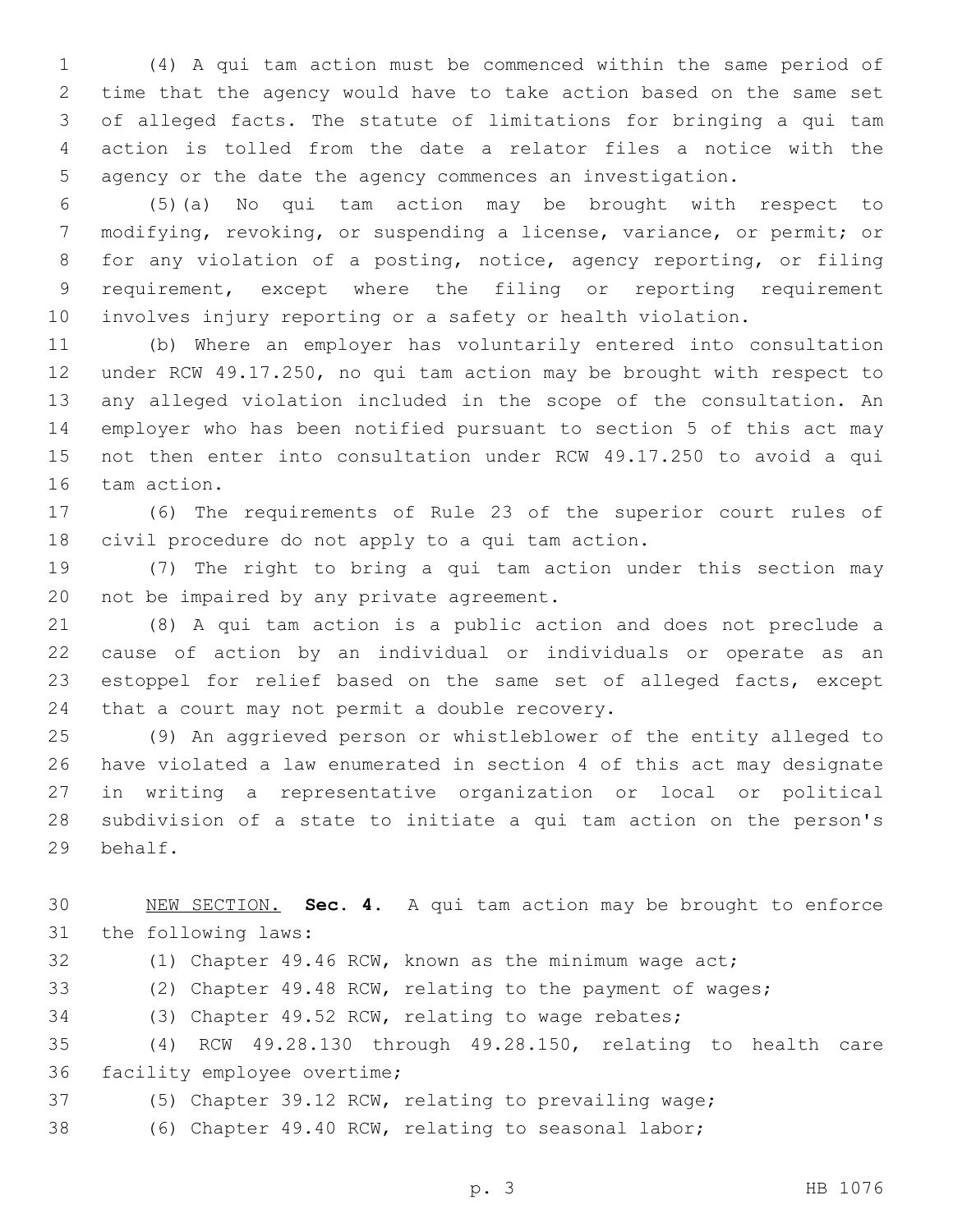(7) Chapter 49.17 RCW, the Washington industrial safety and 2 health act of 1973;

 (8) Chapter 49.19 RCW, relating to safety in health care settings; chapter 49.22 RCW, relating to safety in late night retail establishments; chapter 49.24 RCW, relating to safety for underground workers, and chapter 49.26 RCW, relating to asbestos safety;

(9) Chapter 49.77 RCW, known as military family leave;

 (10) Chapter 49.58 RCW, known as gender equal pay and advancement 9 opportunities;

 (11) Chapter 49.60 RCW, known as the Washington law against 11 discrimination:

(12) Chapter 19.30 RCW, relating to farm labor contractors;

(13) Chapter 49.30 RCW, relating to agricultural labor;

 (14) RCW 43.70.075, relating to health care employee 15 whistleblower retaliation protection;

(15) Chapter 49.12 RCW, known as the industrial welfare act; and

17 (16) Section 9 of this act.

 NEW SECTION. **Sec. 5.** (1) No action under section 3 of this act may be commenced before written notice of the claim has been submitted by the relator to the agency, via online submission, and the relator has notified the employer by certified mail. The notice must be construed in the light most favorable to the relator, and must include the name, address, and contact information of the alleged violator; the name and contact information of the relator or the relator's legal counsel, should one exist; and a brief statement of the underlying claim.

 (2) If the agency intends to investigate the alleged violation, the agency must notify the relator and make a determination within one hundred eighty days of receiving the notice under subsection (1) of this section. If the agency decides not to investigate the alleged violation, it must notify the relator within sixty business days of the date it receives the notification submitted by the relator. Upon receiving notice that the agency does not intend to investigate or if the agency does not make a determination within one hundred eighty 35 days, the relator may commence a qui tam action.

 (3) As part of its investigation, the agency may attempt to remedy the alleged violation through settlement. If the settlement obtained by the agency provides the aggrieved employee or employees with a full remedy of not less than one hundred percent of any

p. 4 HB 1076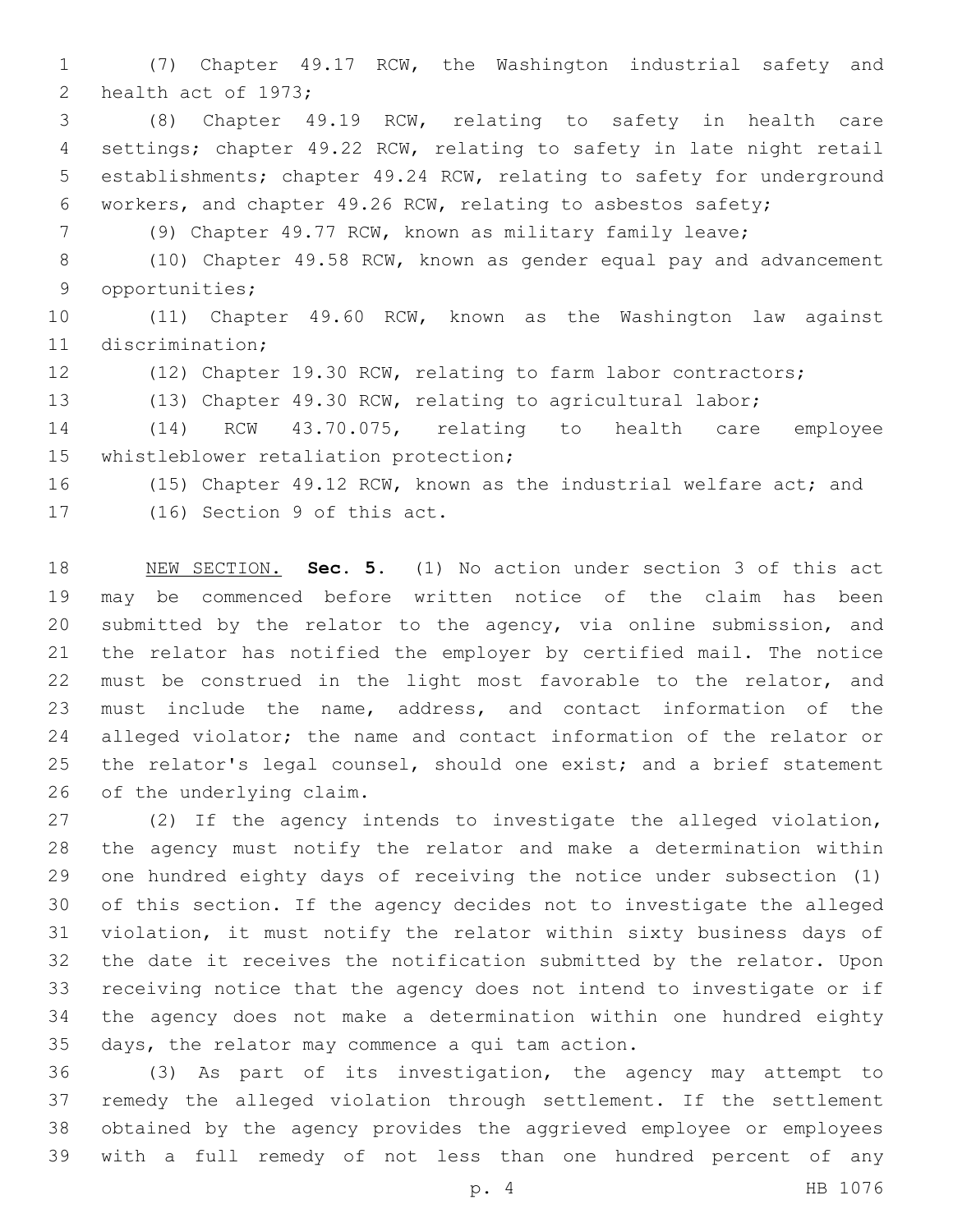wrongfully withheld wages or benefits, including twelve percent interest per annum, and the aggrieved employees receive payment in full prior to the end of the one hundred eighty-day investigation period, the agency shall notify the relator that the agency will not commence an action and the settlement shall preclude further claims for the same wages or benefits paid in the settlement.

 (4) If the agency objects to the state being represented by a particular attorney proposed by the relator, the agency may file an objection to the attorney general. Upon finding, after notice and hearing, that, based on the attorney's past conduct while representing a client or clients, the attorney does not meet the required professional standards of representatives, or, alternatively, if the attorney fails to zealously pursue the remedies available under this chapter, the attorney general may, within thirty 15 days of receiving the objection, order that the qui tam action may not be filed or maintained by the particular attorney on behalf of 17 the relator.

 NEW SECTION. **Sec. 6.** (1) The agency may intervene in a qui tam action and proceed with any and all claims in the action:

 (a) As of right within thirty days after the filing of the qui 21 tam action:

 (b) For good cause shown, as determined by the court, after the 23 expiration of the thirty-day period.

 (2) If the agency intervenes in a qui tam action, the agency shall have primary responsibility for litigating the action and shall not be bound by an act of the relator in bringing the action. If the agency proposes to settle a qui tam action, the agency must give notice to the relator and the attorney general. The court may allow the attorney general to intervene and object to the settlement. If the agency proposes to dismiss a qui tam action, the agency must give notice to the relator and the relator must have an opportunity to be heard. The agency may dismiss or settle the action if court determines that the dismissal or settlement is fair, adequate, 34 reasonable, and in the public interest.

 (3) If the agency does not intervene, the relator shall have the right to litigate the action. The court must review and approve any settlement. The proposed settlement must be submitted to the agency and to the attorney general at the same time that it is submitted to the court, and the agency may present to the court its position on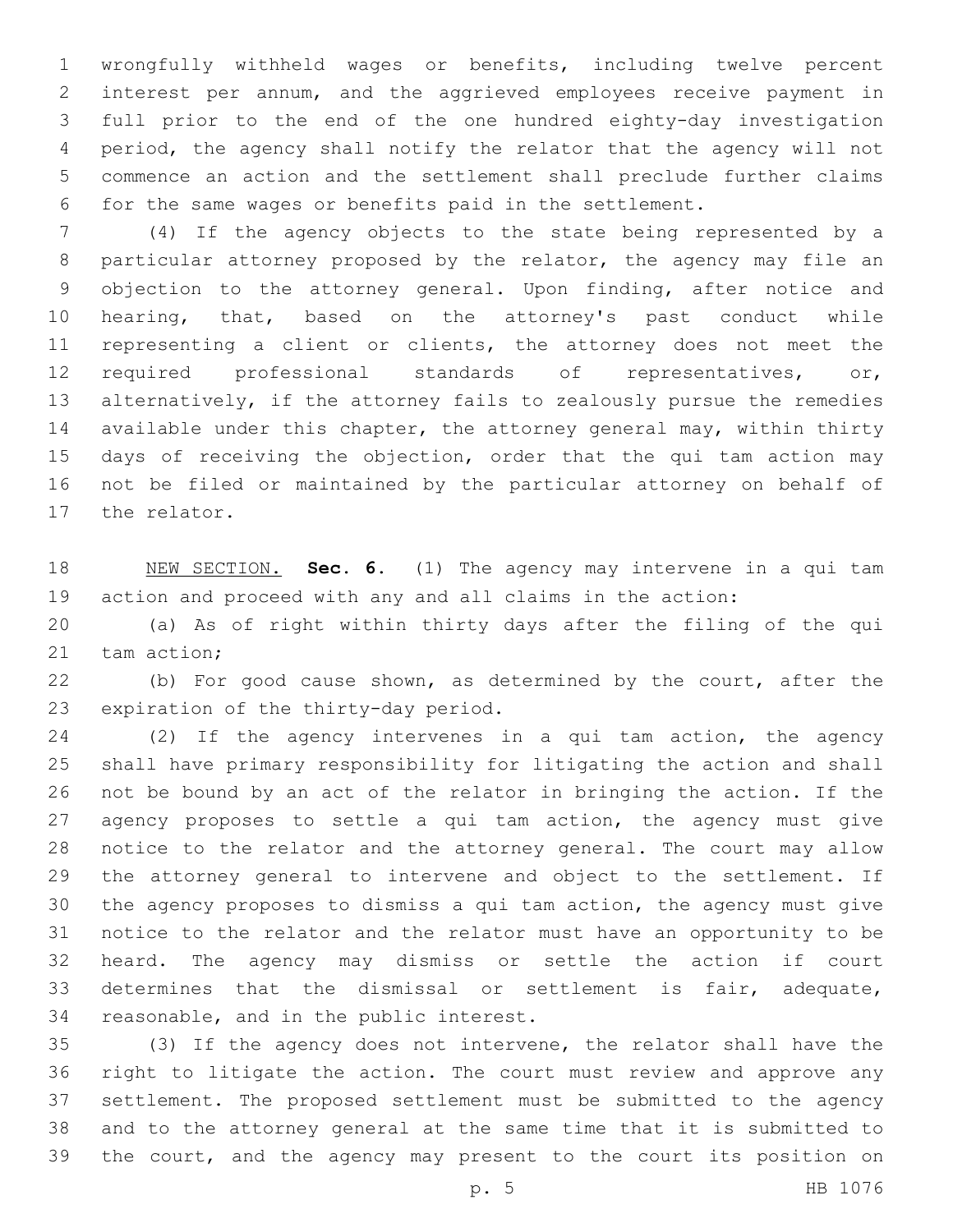the proposed settlement or intervene as provided in subsection (1) of this section. The court may also allow the attorney general to intervene and object to the dismissal. The court shall approve a settlement only upon a determination that it is fair, adequate, 5 reasonable, and in the public interest.

(4) Any settlement of a qui tam action may not be confidential.

 NEW SECTION. **Sec. 7.** (1)(a) Civil penalty amounts recovered in a qui tam action must be distributed as follows:

 (i) If the agency has not intervened, forty percent to the 10 relator and sixty percent to the agency;

 (ii) If the agency has intervened, twenty percent to the relator 12 and eighty percent to the agency.

 (b) The relator shall equitably distribute the share of penalties due the relator among the parties aggrieved by the practices complained of in the qui tam action. The relator shall submit a distribution summary to the agency, which may order a different distribution within sixty days after receipt of the distribution summary, provided that the relator shall receive a service award that reflects the burdens and risks assumed by the relator in prosecuting 20 the action.

 (c) Amounts distributed to the agency shall be used for enforcement of this title and education about the rights and obligations enforceable through this title by the agency.

 (2) Damages recovered in a qui tam action shall be awarded for distribution to the aggrieved employees, whether directly or through the agency. The agency may request the appointment of an administrative law judge or special master to assist in the 28 distribution of the amounts.

 (3) This section does not limit the state's right to seek restitution and damages, where available, for aggrieved employees as part of a qui tam action in which it has intervened.

 NEW SECTION. **Sec. 8.** A qui tam action shall not be stayed during concurrent adjudication of private claims.

 NEW SECTION. **Sec. 9.** (1) A person may not discharge or in any manner discriminate against any employee because such employee has filed any written notice or instituted or caused to be instituted any proceeding under or related to this chapter or has testified or is

p. 6 HB 1076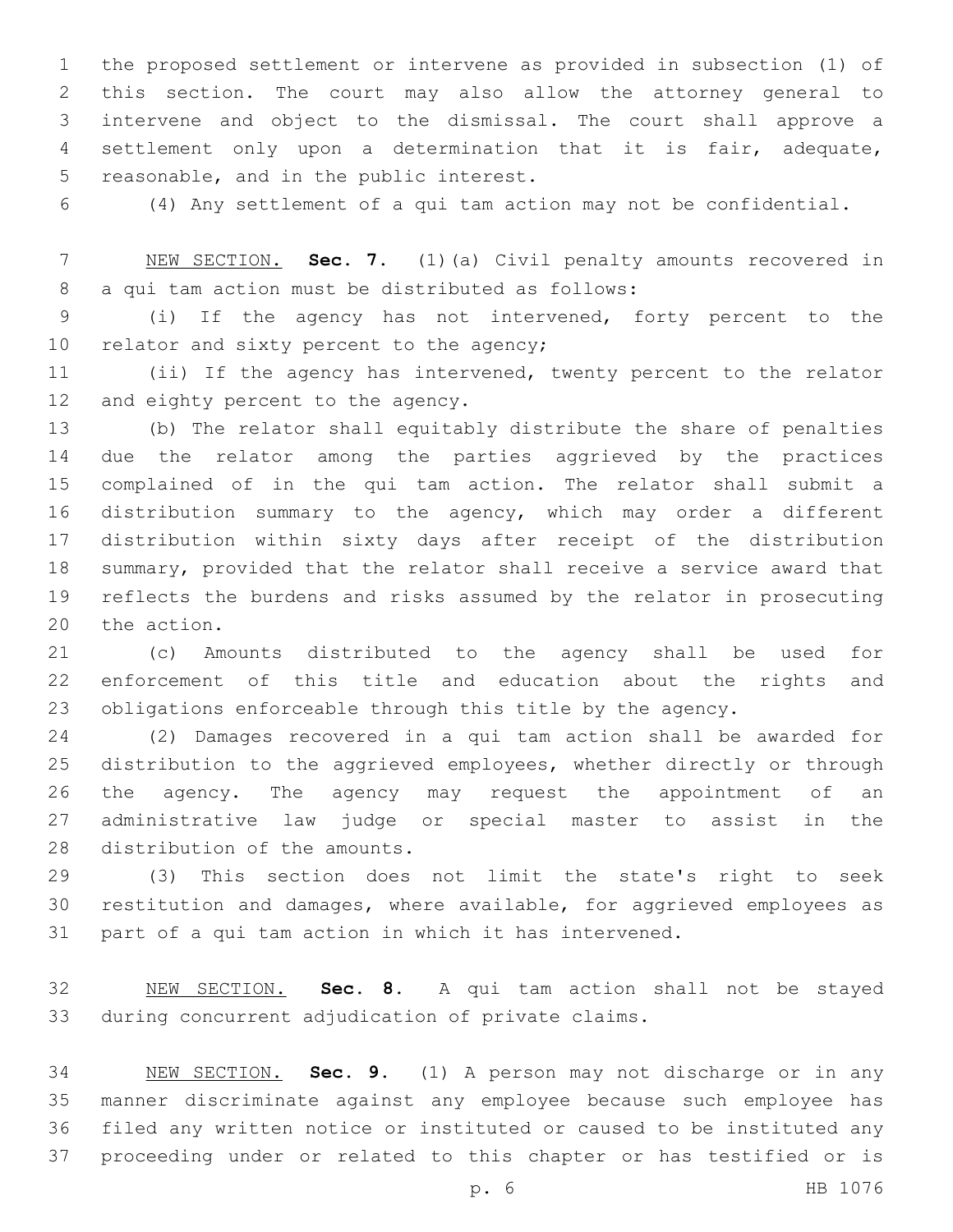about to testify in any such proceeding or because of the exercise by such employee on behalf of himself or herself or others of any right afforded by this chapter. The commencement of a peer review process, or an action by a duly constituted quality improvement committee under RCW 70.41.200, shall not be construed to be retaliation under this section if sufficient cause to initiate the peer review process or action under RCW 70.41.200 exists independently of the action 8 being brought under this chapter.

(2) Any employee aggrieved by a violation of this section may:

 (a) Bring an action in court for compensatory damages or equitable relief, including restraint of prohibited actions, restitution of wages or benefits, reinstatement, costs, reasonable attorneys' fees, and any other appropriate relief; and, in addition,

 (b) If the aggrieved employee has been discharged from employment 15 because of the exercise of the rights afforded by this chapter, provide notice to the agency pursuant to section 5 of this act.

 (i) Upon receipt of such notification, the agency shall commence an expedited investigation within ten days to be completed within 19 thirty days.

 (ii) For purposes of this subsection (2)(b), a rebuttable presumption is established that the discharge of any employee who engaged in any conduct allowed by this chapter within ninety days after the employee engaged in the conduct is retaliatory and in 24 violation of section 1 of this act.

 (iii) The employer may rebut the presumption by showing by clear and convincing evidence that it had a legitimate, nondiscriminatory reason to discharge the employee, which was not motivated in any part 28 by conduct allowed by this chapter.

 (iv) If the employer fails to rebut the presumption, the agency shall order the immediate reinstatement of the employee. The employer may appeal the order of reinstatement pursuant to chapter 34.05 RCW.

 NEW SECTION. **Sec. 10.** An agency has rule-making authority to implement sections 1 through 9 of this act.

 NEW SECTION. **Sec. 11.** The labor and industries worker protection act account is created in the custody of the state treasurer. All receipts from the penalties distributed to the department of labor and industries under section 7 of this act must be deposited into the account. Expenditures from the account may be